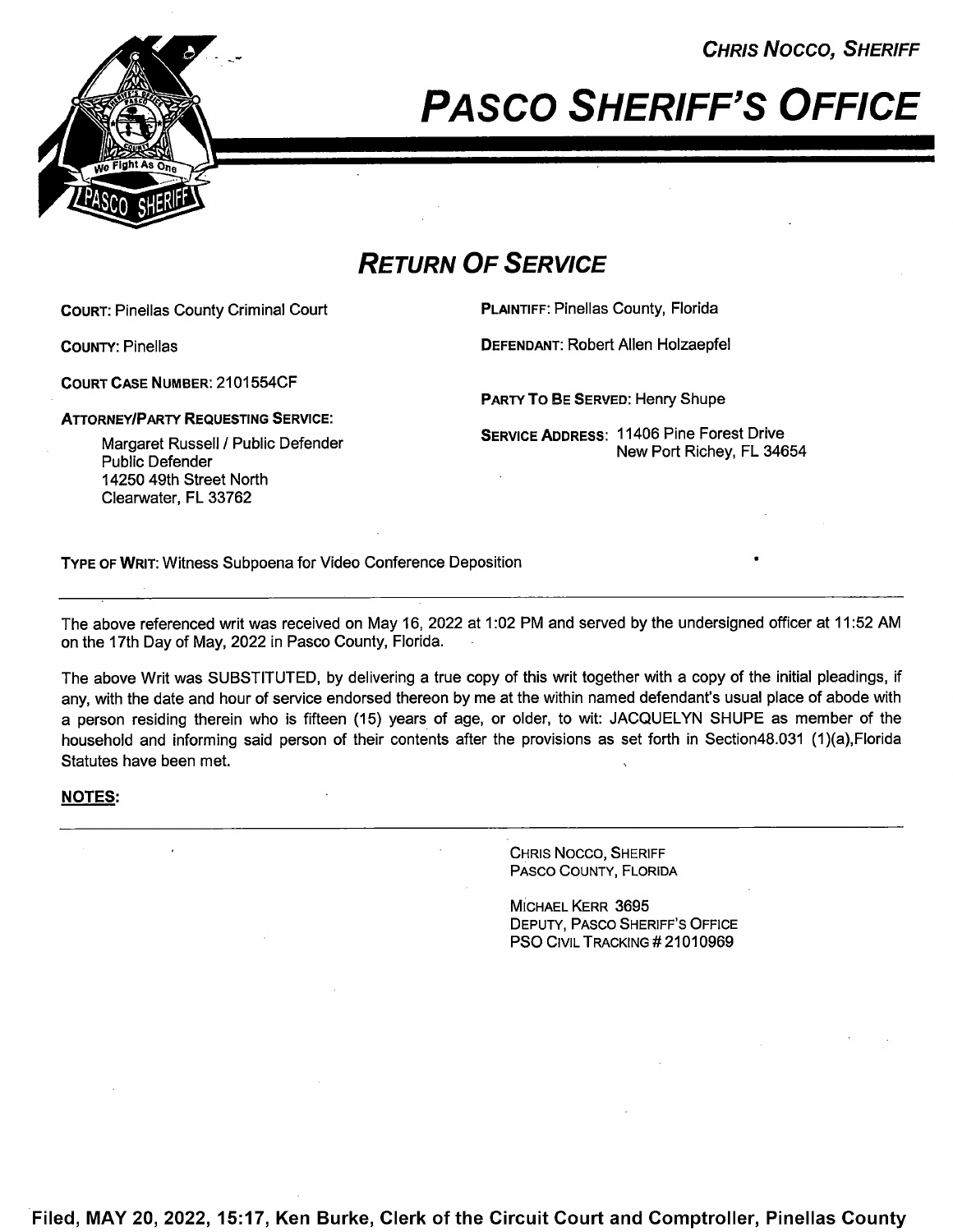$1 - 10 - 76$ 

HAND SERVE

## 22020896

## IN THE CIRCUIT COURT FOR PINELLAS COUNTY, FLORIDA **CRIMINAL DIVISION SECTION I**

| <b>STATE OF FLORIDA</b><br>VS             | PERSON ID: | <b>CASE NUMBER</b> | LAB NO                    | <b>OFFENSE NC</b>                   |
|-------------------------------------------|------------|--------------------|---------------------------|-------------------------------------|
| <b>HOLZAEPFEL, ROBERT</b><br><b>ALLEN</b> | 2811250    | 21-01554-CF        | $21-001302;$<br>M21-00497 | 21044868;<br>21044868;<br>21044868; |
|                                           |            |                    |                           | 21044868                            |

WITNESS SUBPOENA FOR VIDEO CONFERENCE DEPOSITION \*\*\* PLEASE BRING THIS SUBPOENA WITH YOU\*\*\*

TO ALL AND SINGULAR SHERIFFS OF THE STATE OF FLORIDA, YOU ARE HEREBY **COMMANDED TO SUBPOENA** 

HENRY SHUPE

11406 PINE FOREST DR NEW PORT RICHEY FL 34654

TO APPEAR FOR AN ELECTRONIC DEPOSITION IN THE ABOVE-STYLED CAUSE BY UTILIZING ZOOM VIDEO MEETING, Meeting I.D. 856 1845 8256, Password 199139, ON JUNE 22, 2022 AT 4:00PM TO GIVE SWORN TESTIMONY. YOU HAVE BEEN SUBPOENAED BY THE ATTORNEY FOR THE DEFENDANT AND IF YOU FAIL TO COMPLY WITH THIS SUBPOENA. YOU MAY BE IN CONTEMPT OF COURT.

IF YOU DO NOT HAVE INTERNET ACCESS OR ARE UNABLE TO ACCESS THE VIDEO CONFERENCE VIA ZOOM, PLEASE DIAL +1 646-558-8656 AND ENTER THE MEETING I.D. AND PASSCODE PROVIDED ABOVE.

Dated on MAY 11, 2022

MARGARET RUSSELL, Attorney At Law Fla Bar Number: 72720 PUBLIC DEFENDER, SIXTH JUDICIAL CIRCUIT County Justice Center 14250 49th Street North Clearwater, Fl 33762  $(727)$  464-6516

**SEAL** 

A TRUE COPY Bob Gualtieri, Sheriff Pinellas County Florida

D.S. By the same state of the state of the state of the state of the state of the state of the state of the state of the state of the state of the state of the state of the state of the state of the state of the state of the st

See reverse for disability accommodation information

Filed, MAY 20, 2022, 15:17, Ken Burke, Clerk of the Circuit Court and Comptroller, Pinellas County